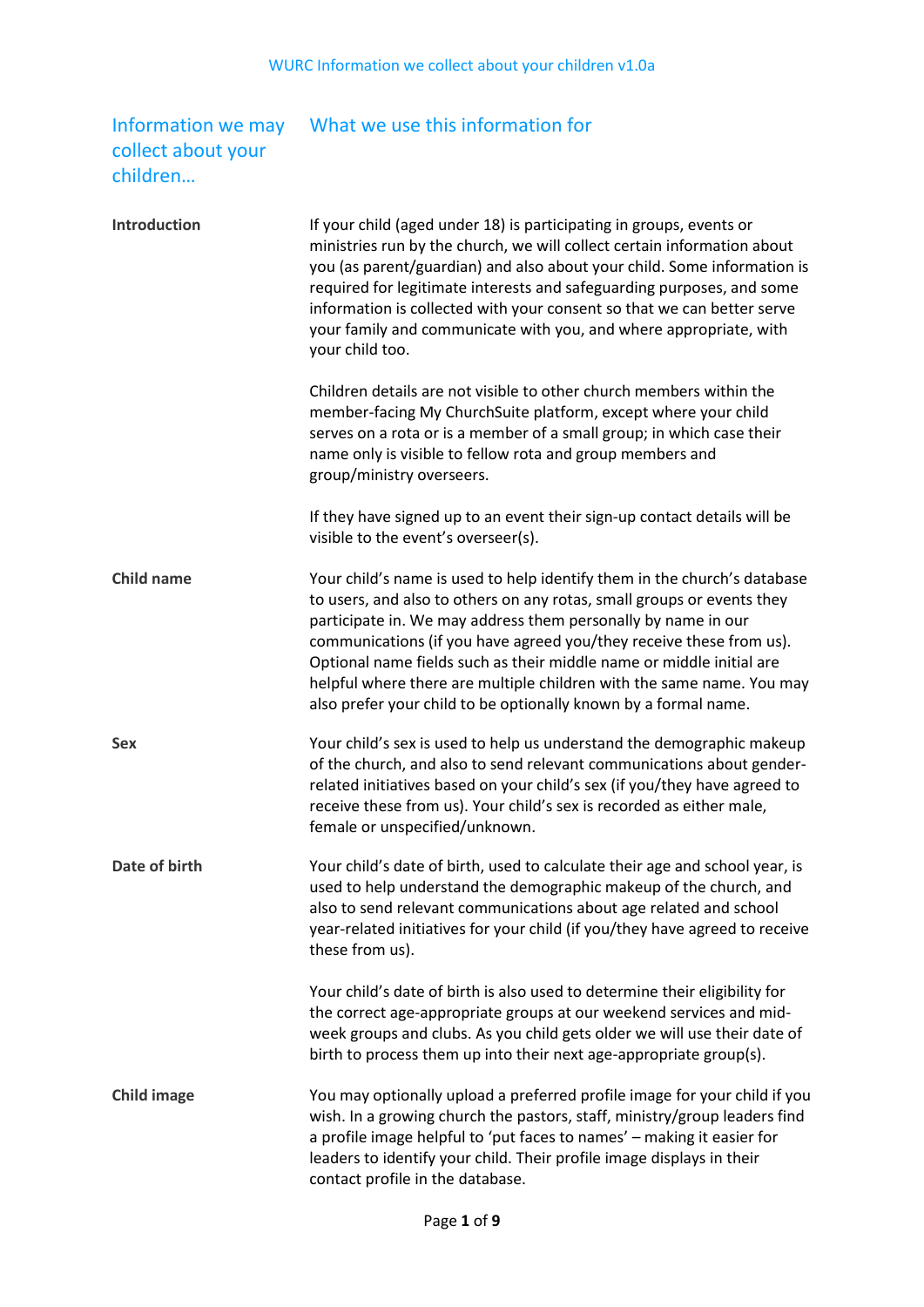| Linked parent name(s)<br>and relationship to the<br>child | If you, as parent/guardian, are part of Witham United Reformed Church<br>to and your details are in our database (see previous section), we will<br>link your child to your contact profile in the database. In doing so, your<br>child will also be linked to any spouse/partner that you are also linked<br>to in our database; essentially linking family members together.                                                                                                            |
|-----------------------------------------------------------|-------------------------------------------------------------------------------------------------------------------------------------------------------------------------------------------------------------------------------------------------------------------------------------------------------------------------------------------------------------------------------------------------------------------------------------------------------------------------------------------|
| Unlinked parent name(s)                                   | If you as parent are not part of Witham United Reformed Church, we<br>will still need to know some of your information, including your name,<br>emergency contact details and your relationship to the child. This<br>information is required for safeguarding purposes, to enable us to<br>address you by name should we need to contact you about your child,<br>and also to communicate with you church news, events and information<br>(if you have agreed to receive these from us). |
| <b>Child address</b>                                      | Without an address we won't know where to send letters or forms used<br>by the church as part of caring for your child and for safeguarding e.g.<br>consent forms.                                                                                                                                                                                                                                                                                                                        |
|                                                           | We may use your child's postcode to understand the geographic<br>makeup of the church members and to provide relevant information<br>about events and initiatives in your child's geographic area, such as mid-<br>week small groups and clubs.                                                                                                                                                                                                                                           |
| Parent telephone and<br>mobile                            | From time to time we may need to contact you quickly, and your<br>telephone or mobile number will be used for that purpose.                                                                                                                                                                                                                                                                                                                                                               |
|                                                           | Additionally, where your child is participating in church events, groups<br>or ministries, the leaders may be provided with your telephone and/or<br>mobile contact details so that they can contact you in the event of an<br>emergency, or to communicate any changes or important information<br>that you need to know that affects your child.                                                                                                                                        |
| <b>Parent email</b>                                       | The church communicates primarily by email because it's free and                                                                                                                                                                                                                                                                                                                                                                                                                          |
|                                                           | accessible to most people.<br>Your email address is also used to send confirmation emails when you<br>submit information to the church, for example,                                                                                                                                                                                                                                                                                                                                      |
|                                                           | When signing up your child to an event or small group,<br>٠<br>When checking in a visiting child through our child check-in<br>٠<br>system.                                                                                                                                                                                                                                                                                                                                               |
|                                                           | We communicate about church announcements, news, events and<br>ministries (if you have agreed to receive these from us). From time to<br>time our communications may also include information about another<br>church's event that we're supporting or recommending.                                                                                                                                                                                                                      |
|                                                           | Ordinarily we communicate with a child's parents only. On occasion<br>where we with older children (youth), we'll endeavour to copy you in on<br>those communications so that you know what has been sent to your<br>child.                                                                                                                                                                                                                                                               |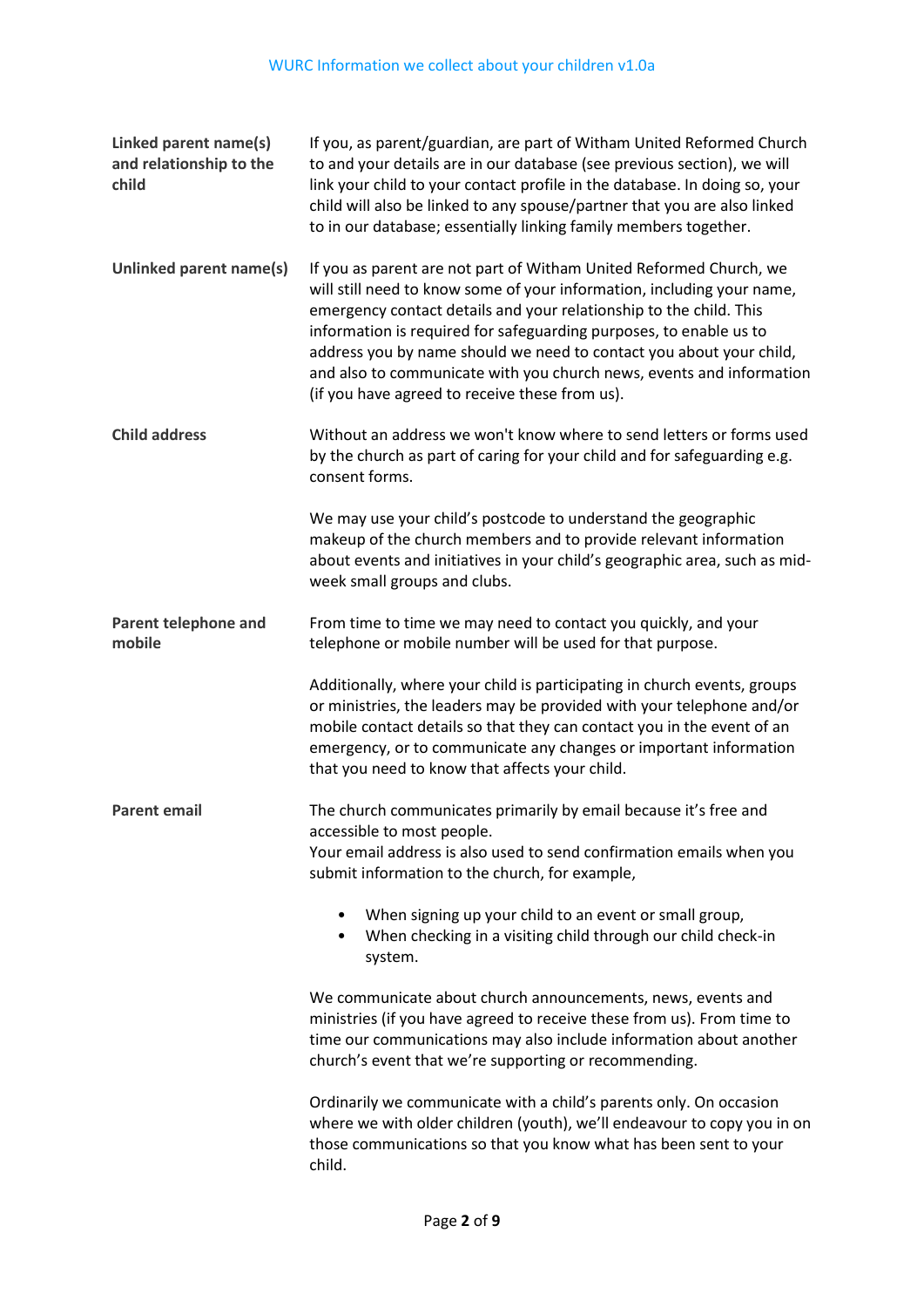In the absence of a child's own email address, we can use your email address e.g. for the purposes of sending rota reminders for your child. **Additional parent contact mobile** You may wish to provide us with an alternative contact parent mobile number which will be used for communication to a second parent/guardian that is not the spouse/partner we have linked to you in the church's database e.g. where parents are separated or divorced. This information enables us to contact them in the event of an emergency and to keep additional parents equally informed about information, news and events concerning their child. **Additional parent contact email** You may wish to provide us with an alternative contact parent email address which will be used for communication to a second parent/guardian that is not the spouse/partner we have linked to you in the church's database e.g. where parents are separated or divorced. This information enables us to keep additional parents equally informed about information, news and events concerning their child. **Child email** The church communicates primarily by email because it's free and accessible to most people. Your child's email address is also used to send confirmation emails when you/they submit information to the church, for example, • When signing your child up to an event or small group, • When checking in a visiting child through our child check-in system. If your child serves on a rota, they'll receive rota reminder and rota related emails to their email address. If your child is a member of a small group, they'll receive group-related emails to their email address. **Child mobile** From time to time we may need to be able to contact your child quickly. Additionally, if they are part of a mid-week small group or serve on a rota, their fellow group/rota members or leaders may need to call them, perhaps to organise a rota swap or to communicate a change to a rota or group meeting, or to circulate a request for prayer. Some church ministries also send SMS rota reminders. Occasionally the church may communicate a last-minute announcement by SMS (if you/they have agreed to receive these from us). **School** Knowing a child's school, if you choose to share this information with us, can help us connect your child with other children in the church at the same school. We also run school-based initiatives throughout the area. Knowing your child's school will enable us to communicate with you or your child about initiatives we are running at their school (if you/they have agreed to receive these from us).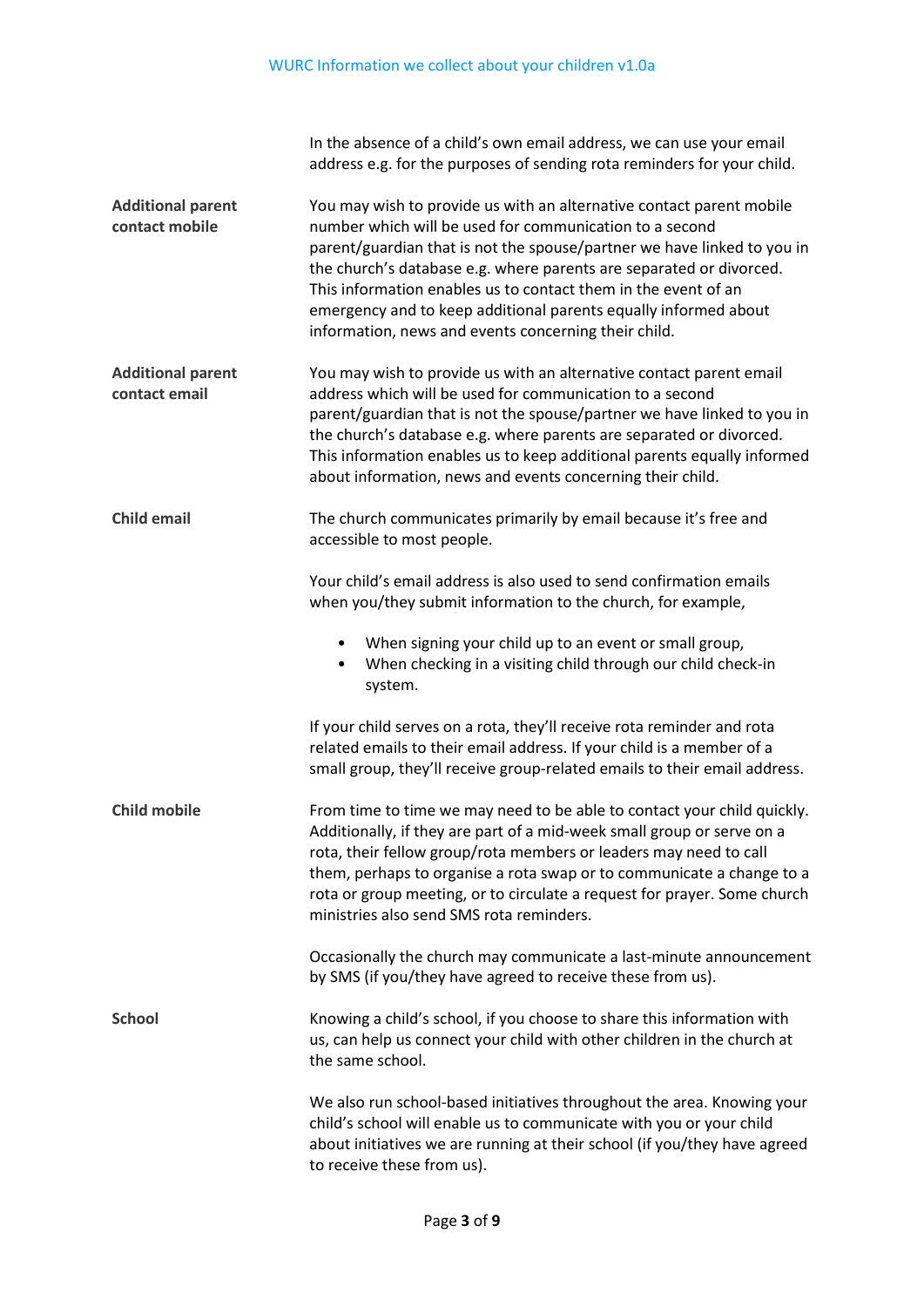| <b>Check-in barcode</b>                    | The church operates a child check-in system for groups at weekend<br>services and some events. If you wish, we can provide you with a<br>unique check-in barcode that you can optionally use to quickly locate<br>your children in the church's check-in system. We record your family's<br>barcode against each of your children in our database.                                                                                                                                     |  |
|--------------------------------------------|----------------------------------------------------------------------------------------------------------------------------------------------------------------------------------------------------------------------------------------------------------------------------------------------------------------------------------------------------------------------------------------------------------------------------------------------------------------------------------------|--|
| <b>Other [custom] fields</b>               | We currently maintain the following optional fields of information<br>about your child in our database with the following purposes                                                                                                                                                                                                                                                                                                                                                     |  |
| None - no fields implemented.<br>$\bullet$ |                                                                                                                                                                                                                                                                                                                                                                                                                                                                                        |  |
|                                            | We currently maintain the following required fields of information<br>about your child in our database with the following purposes                                                                                                                                                                                                                                                                                                                                                     |  |
|                                            | None - no fields implemented.                                                                                                                                                                                                                                                                                                                                                                                                                                                          |  |
|                                            | As the church considers new initiatives and opportunities in the future,<br>we may begin to collect further optional information about your child in<br>our database. We will let you know about such initiatives, and the<br>purpose for collecting this additional information about your child<br>before this happens. You can then choose whether that is information<br>you wish to share with us.                                                                                |  |
| <b>Key dates</b>                           | We maintain a timeline of certain key dates, milestones, anniversaries<br>and events throughout your child's involvement with the church. This<br>begins with the key date they first connect with the church, but will<br>subsequently include other key dates, such as their participation in<br>certain events and ministries. For example, we'll record a key date<br>when they join/leave a serving ministry or small group or attend a<br>newcomer event or discipleship course. |  |
|                                            | Knowing these key dates helps us stay organised and is a useful basis for<br>sending appropriate communications (if you/they have agreed to<br>receive these from us), for discipleship, and for pastoral care.                                                                                                                                                                                                                                                                        |  |
|                                            | We also use the absence of certain key dates too. For example, we<br>would like to invite those without a 'newcomer event' key date to the<br>next newcomer event.                                                                                                                                                                                                                                                                                                                     |  |
|                                            | Some key dates are maintained for safeguarding purposes; such as the<br>date your child's DBS Check is taken, so that we know when to renew it.                                                                                                                                                                                                                                                                                                                                        |  |
|                                            | The key dates we maintain about your child are only visible to<br>authorised users of our admin-facing database.                                                                                                                                                                                                                                                                                                                                                                       |  |
| <b>Tags</b>                                | We use tags as a way to categorise and group together children in our<br>database. Like key dates, tags help us stay organised and are a useful<br>way or directing communications to the right groupings of people (if<br>you have agreed to receive these from us).                                                                                                                                                                                                                  |  |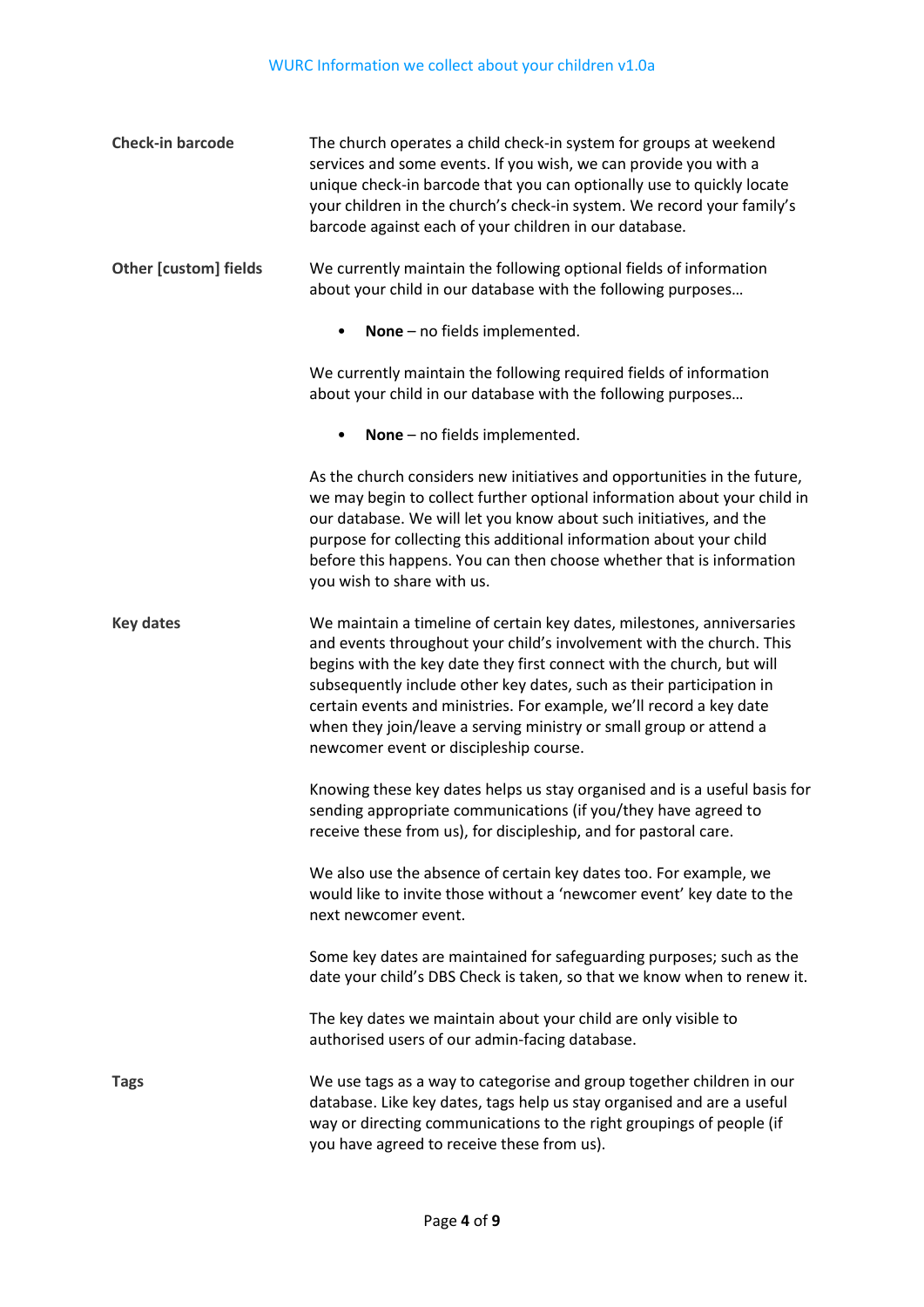## WURC Information we collect about your children v1.0a

|                                                                                 | While some of the tags we create are based on the presence or absence<br>of information you have provided to us, no automated decisions are<br>made using tags; and a human being is always involved in decision-<br>making or communications concerning you and your data.                                                                                                                                                   |
|---------------------------------------------------------------------------------|-------------------------------------------------------------------------------------------------------------------------------------------------------------------------------------------------------------------------------------------------------------------------------------------------------------------------------------------------------------------------------------------------------------------------------|
| <b>Notes</b>                                                                    | From time to time we may add notes against your child's contact details<br>in the church's database. These might be a note about a conversation<br>we have had with you/them or something you/they have asked us to<br>do. Notes ensure that things don't get forgotten.                                                                                                                                                      |
|                                                                                 | We only retain notes for as long as they are relevant and then they are<br>deleted from the system.                                                                                                                                                                                                                                                                                                                           |
| Photo/Video consent<br>preferences for internal<br>and external<br>presentation | We sometimes use still photos and video footage taken during our<br>weekend services and events run by the church for publicity purposes.<br>By default, your child will not be included in photo/video used for<br>internal (shown at weekend services) or external (on flyers or the<br>church website) presentations.                                                                                                      |
|                                                                                 | We maintain a record of any photo/video consent you give for your<br>child to be included in internal and external presentations. Where<br>permission has been given, we will also endeavour to show you the<br>photos/videos being used prior to use or publication. However, if<br>permission is subsequently withdrawn, we cannot guarantee to be able<br>to retract the past use of photos/videos already in circulation. |
| Medical e.g. allergies,<br>dietary requirements etc                             | We maintain a record of relevant medical information you share with us<br>about your child, including allergies, dietary requirements, and medical<br>conditions that we may need to know about in order for your child to<br>participate safely in the events, services and activities of the church. It is<br>always the parent's responsibility to keep us informed of medical<br>information changes.                     |
|                                                                                 | A shortened version of your child's medical needs e.g. "allergic to nuts",<br>will be printed on your child's check-in name badge, so that group<br>leaders are aware of this information when your child is attending a<br>group or event that they are checked in to.                                                                                                                                                       |
| <b>Special needs</b>                                                            | We maintain a record of and special needs you share with us about your<br>child. This information is used to ensure those responsible for caring for<br>your child when they are in our care are aware of your child's special<br>needs. It is always the parent's responsibility to keep us informed of<br>changes in special needs.                                                                                         |
| <b>Doctor contact details</b>                                                   | You may optionally provide us with doctor contact details for your child.<br>In the event of a medical emergency involving your child we will contact<br>you, but we may also need to seek advice from the child's GP using<br>these details, if provided by you. Usually this information is only<br>requested when you child is participating in a residential event run by<br>the church.                                  |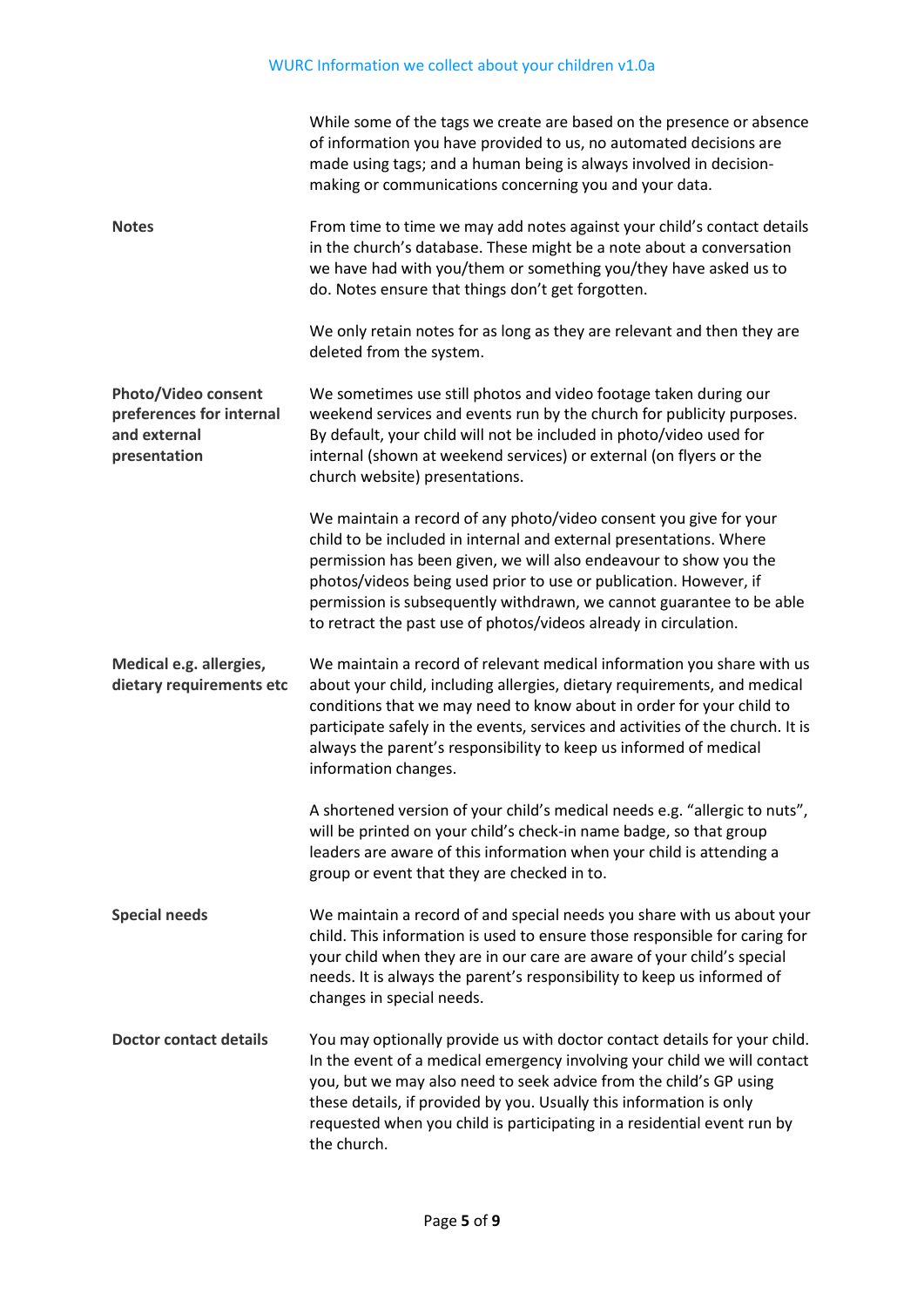| <b>Additional information</b><br>field | We do not currently use this field.                                                                                                                                                                                                                                                                                                                                                                                                                                                      |
|----------------------------------------|------------------------------------------------------------------------------------------------------------------------------------------------------------------------------------------------------------------------------------------------------------------------------------------------------------------------------------------------------------------------------------------------------------------------------------------------------------------------------------------|
| Child's group(s)                       | We maintain a record of your child's participation in the children/youth<br>groups that we run at weekend services, mid-week and at certain<br>events. For safeguarding purposes we maintain attendance records.                                                                                                                                                                                                                                                                         |
|                                        | Groups are a great place for your child to build deeper friendships in the<br>church, to receive and extend prayer, for discipleship, to form<br>accountable relationships, and to receive encouragement in their own<br>journey of faith.                                                                                                                                                                                                                                               |
|                                        | We will record the date your child joins (or leaves) a group and we will<br>add their name to the member list for that group. We'll remove them<br>from the group member list when they leave the group.                                                                                                                                                                                                                                                                                 |
|                                        | Since group participation reflects a deeper level of church engagement,<br>group members (and their parents) are an important audience for many<br>church communications (if you/they have agreed to receive these from<br>us).                                                                                                                                                                                                                                                          |
|                                        | Additionally, we use group attendance data to produce statistical<br>reporting on the number of unique individuals attending groups (which<br>may be different to the group's weekly attendance count, since<br>different people attend at different times or frequency). This<br>attendance data informs our decision-making about when to multiply or<br>add new groups, and to identify groups that have available capacity to<br>take further children.                              |
|                                        | We also want to care for your child well - our experience is that group<br>membership is not necessarily the same as group participation! Our<br>pastors and group leaders may periodically refer to children group<br>attendance to consider whether it is appropriate to reach out to you or<br>your child if they've been absent from the group for any period. In this<br>regard, be assured that our desire to reach out comes from an attitude<br>of genuine care for your family. |
|                                        | You are free for your child to not be known as a group member (to opt<br>out) and they may attend some groups simply as a visitor if you wish.<br>They will then be excluded from the group's member list and their<br>attendance will only be noted when they visit; but no contact will be<br>made if they are absent and choose not to visit the group.                                                                                                                               |
|                                        | Group attendance data helps us understand each group's<br>demographics, enabling us to better direct newcomers to appropriate<br>groups, based on those who are already members of the group.                                                                                                                                                                                                                                                                                            |
| <b>Child event attendance</b>          | When you sign up your child to participate in an event, we will maintain<br>an historic record of the sign-up details provided, including your name<br>and/or your child's name, email address, telephone number, and also                                                                                                                                                                                                                                                               |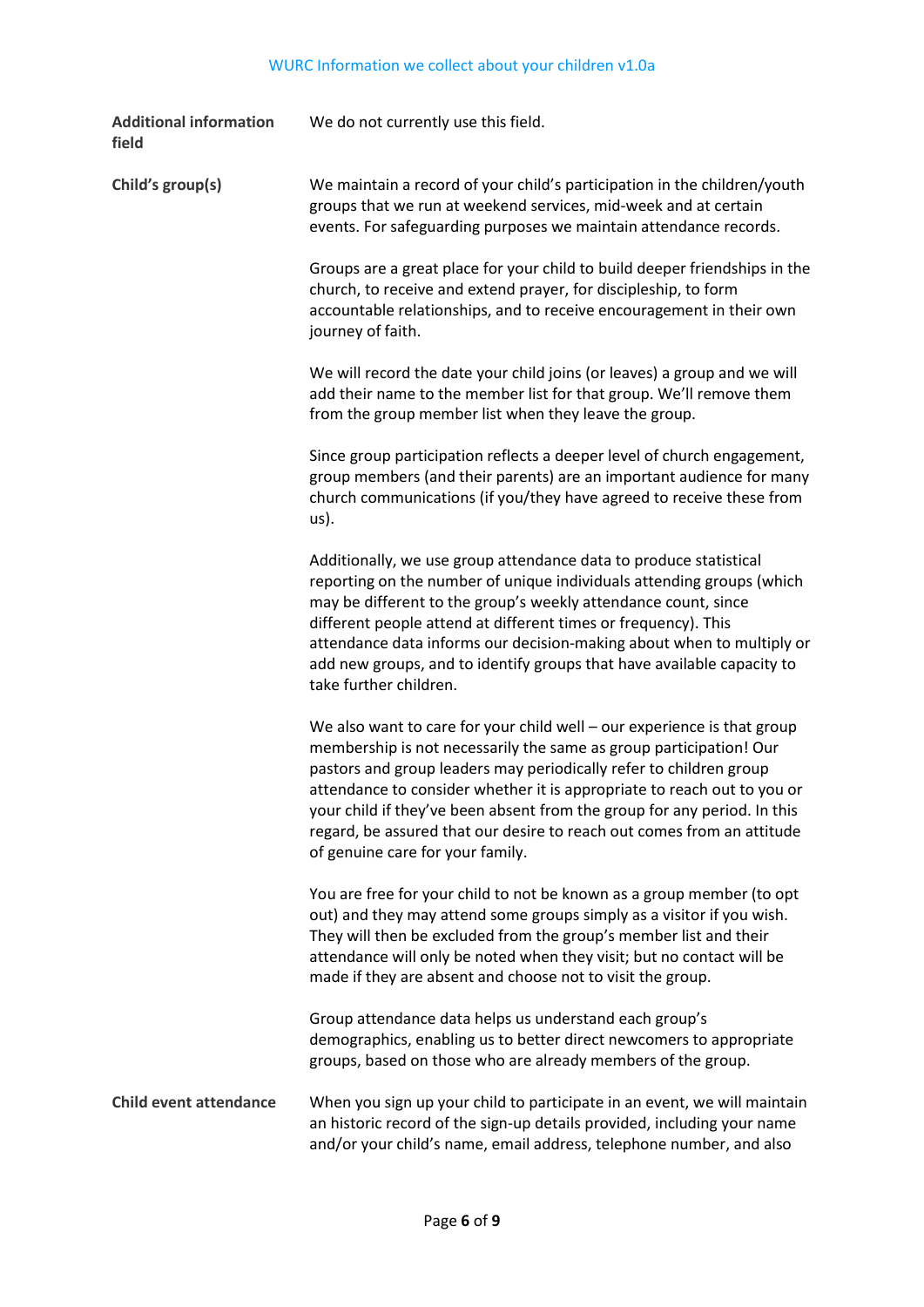details of any tickets selected and payments made. We do not keep any record of payment card details used to purchase any tickets.

Some events may have additional questions on the sign-up form that are relevant to the event - for example, detail of dietary needs for an event with catering. Your question responses help us with event management.

We'll send a sign-up confirmation email. That confirmation will serve as their receipt if there are tickets and payments. The confirmation also serves as the event ticket and may be required for entry to the event.

Event sign-up details will be accessible to church's designated event overseers who are responsible for running the event.

By nature, we often welcome those who may be considered vulnerable, at risk and children at church events. For safeguarding purposes, we may record attendance at events.

We may communicate with you and/or your signed-up child before and after the event, and we may communicate with you both about other similar events or initiatives (if you have agreed to receive these from us).

Your child's participation (or absence) from an event you have signed up for may also form the basis for future event invitations – for example, in follow up to attending a newcomer event we may notify you about some helpful next steps with the church and things you and your child might like to get involved in. Similarly, if you've signed up for an event and are later absent – we may contact you as a courtesy and may offer you an alternative event if that is possible.

**Child small group membership and attendance** In addition to weekend services, many people find their primary place of belonging is expressed through being part of one of our small groups. Small groups are where people primarily receive pastoral care within the church and are a great place for your child to find deeper friendships, to receive prayer support, discipleship, form accountable relationships, and encouragement in their spiritual journey.

> We record the date your child joins (or leaves) a small group and we will add their name to the member list that the group's leaders maintain within our database about their group. We'll remove your child from the group member list when they leave the group.

> Since small group membership reflects a deeper level of church engagement, small group members are an important audience for many church communications (if you have agreed to receive these from the church).

By nature, we often welcome people who may be considered vulnerable, at risk and under 18's into our small groups. For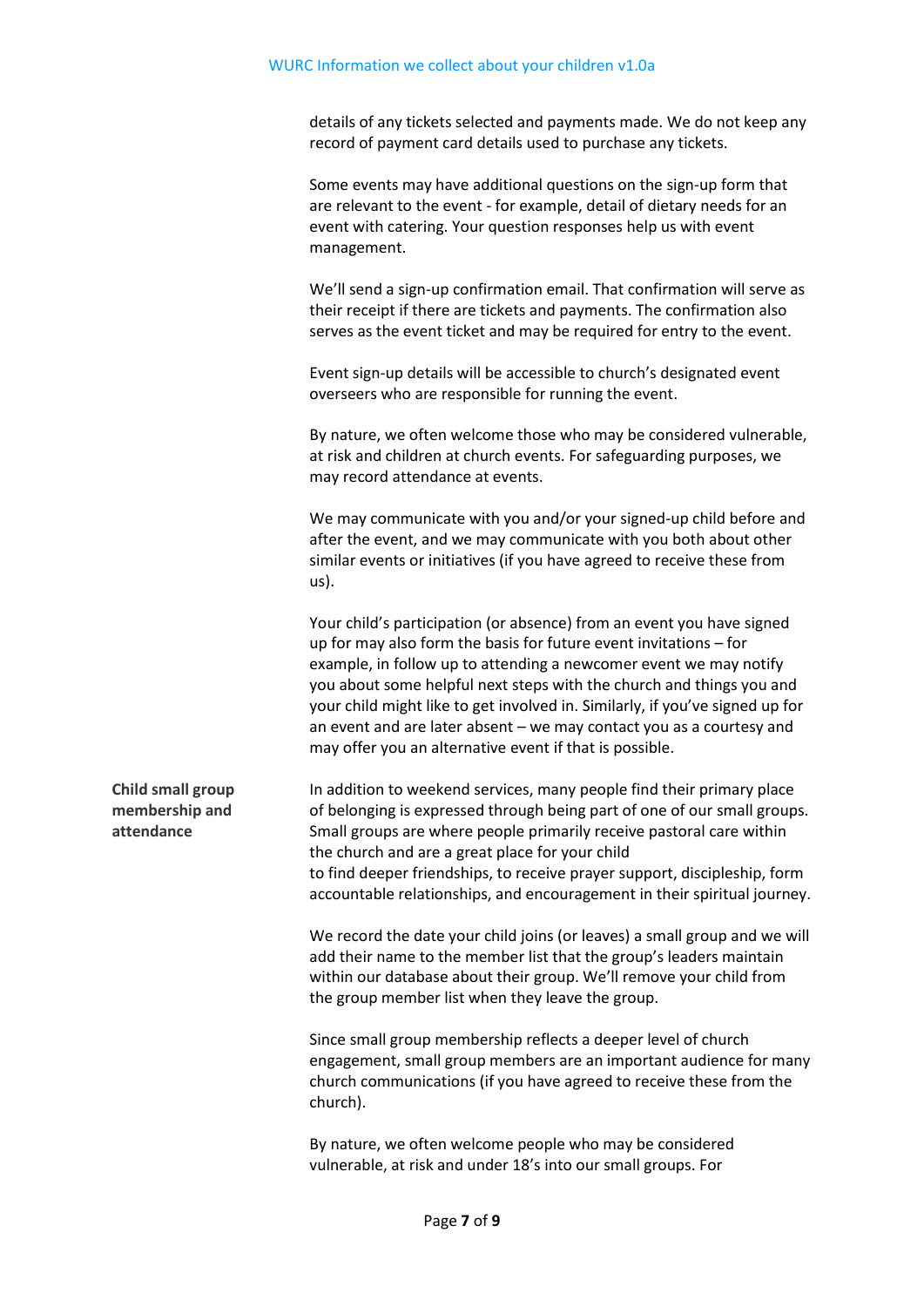safeguarding purposes, we will record your child's attendance at small groups.

Additionally, we use attendance data to produce statistical reporting on the number of unique individuals attending groups, which may be different to the group's weekly attendance count as different people attend at different times with varying frequency. This attendance data informs our decision-making of when to multiply or plant new groups, and to identify groups that have available capacity to accept new people.

We also want to care for your child well – our experience is that group membership is not necessarily the same as group participation! Our pastors and group leaders may periodically refer to small group attendance and reach out to you if your child has been absent from the group for any period. In this regard, be assured that our desire to reach out comes from an attitude of genuine care for your family.

You are free for your child to not be known as a group member (to opt out) and they may attend the group simply as a visitor if you wish. They will then be excluded from the group's member list and their attendance will only be noted when they visit; but no contact will be made if they are absent and choose not to visit the group.

Small group attendance also helps us understand each group's demographics, enabling us to better direct newcomers to appropriate groups they may wish to try, based on those who are already members of the group.

**Child's ministry serving commitments, roles, past, active and future rotas, unavailability**

Serving on a team is more than just meeting a need within the church; teams are a helpful place to make friendships and enjoy discipleship. We produce rotas for those who serve on teams in the church's ministries.

For those serving on a ministry/team, we record the date you join (or leave) that ministry and we add your name to the ministry's member list that the ministry's overseers maintain within our database about their ministry. We'll remove you from the ministry member list when you leave the ministry.

In order to distribute rotas, send timely rota reminders, facilitate rota swaps and communicate changes or important information about the rotas you serve on, we need to contact you. This will usually be done by email but may also be by SMS (if you have agreed to receive these from us). Your name and your contact details are made available to other rota members, and your name and any roles assigned to you are shown on the rota. Regrettably we may be unable to include you in a serving rota if you choose to opt out of receiving communications.

Since serving on a team reflects a deeper level of church engagement and because we place a trust in people when they serve, ministry